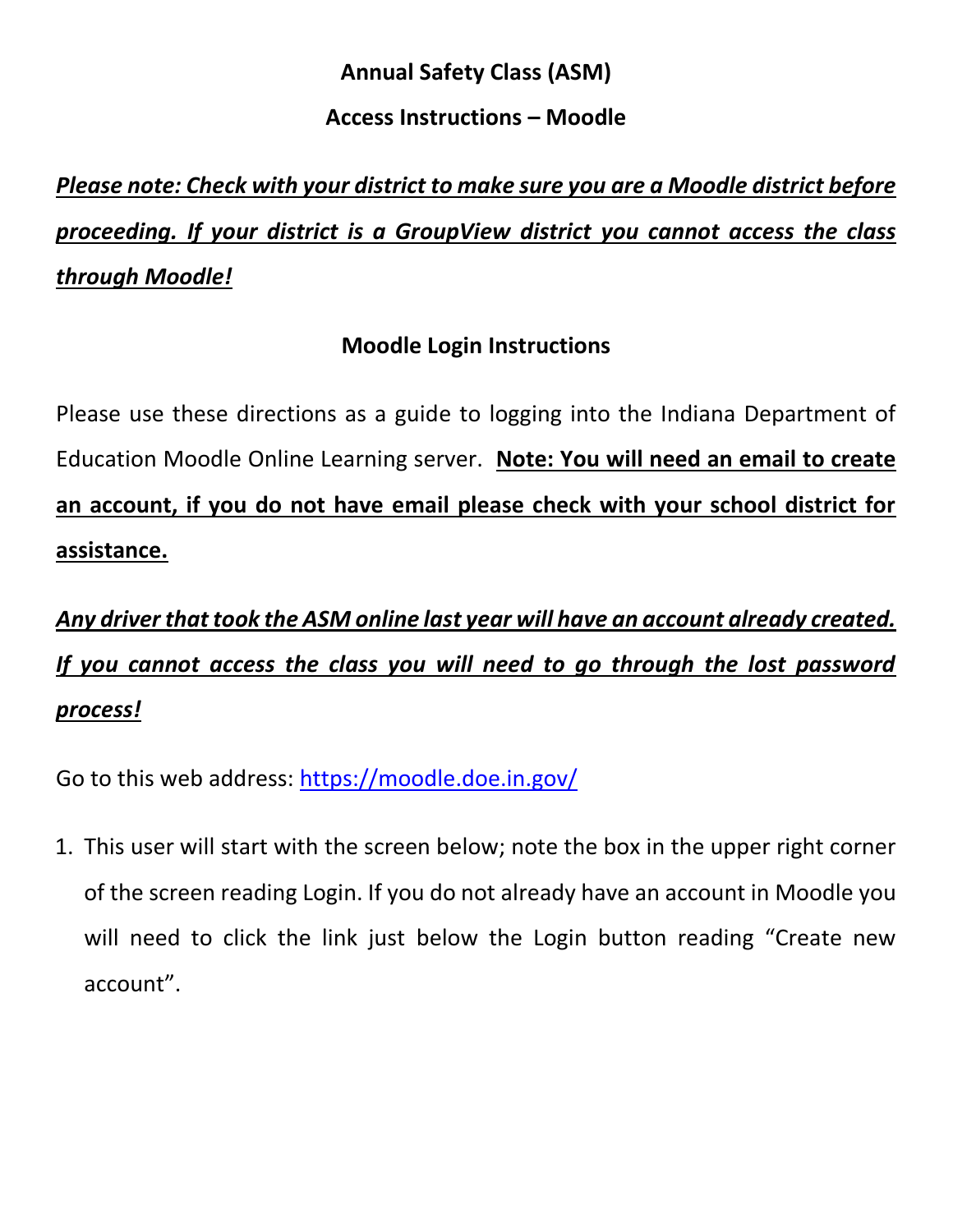| Login              |
|--------------------|
| Username           |
|                    |
| Password           |
|                    |
|                    |
| Remember username  |
| Log in             |
| Create new account |
| Lost password?     |

If you already have a Moodle account from last year using an email address then you would login using that account and skip down to instruction 6. *If you cannot access the class you will need to go through the lost password process!*

**2.** You will then get the screen shown below. Fill in all of the information requested. You are allowed to create your own personal username and password. If the username is already taken, you will be prompted by the system to choose another username. **A valid email address is required to create a new account on Moodle.**

When you fill all the blanks below, click the "Create my new account" button.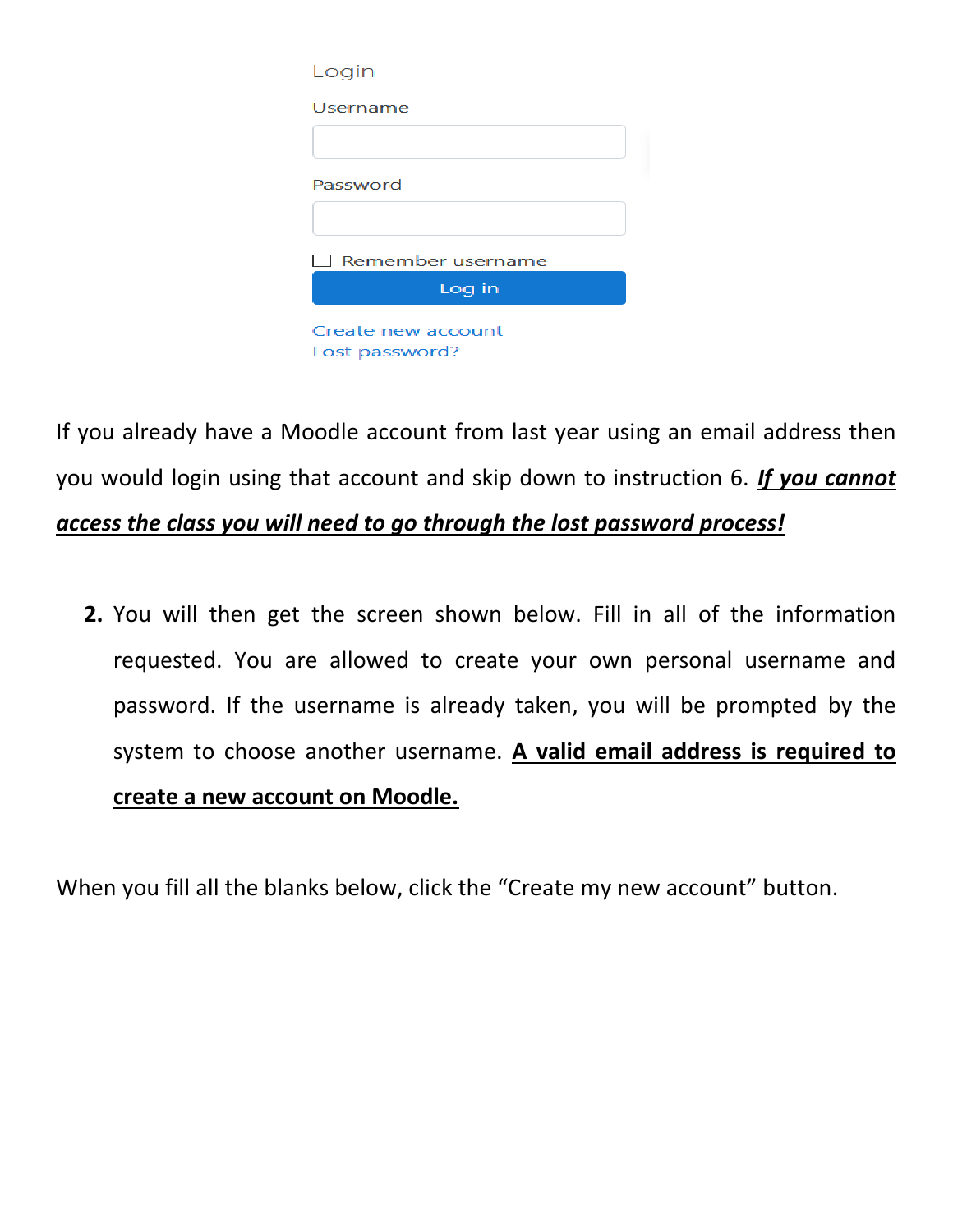| <b>New account</b>                       |                                 |  |  |  |
|------------------------------------------|---------------------------------|--|--|--|
| $\sim$ Choose your username and password |                                 |  |  |  |
| Username*                                |                                 |  |  |  |
| Password*                                | <b>Unmask</b>                   |  |  |  |
| $\blacktriangleright$ More details       |                                 |  |  |  |
| Email address*                           |                                 |  |  |  |
| Email (again)*                           |                                 |  |  |  |
| First name*                              |                                 |  |  |  |
| Last name*                               |                                 |  |  |  |
| <b>City/town</b>                         |                                 |  |  |  |
| <b>Country</b>                           | <b>United States</b><br>▼       |  |  |  |
|                                          | Create my new account<br>Cancel |  |  |  |
|                                          |                                 |  |  |  |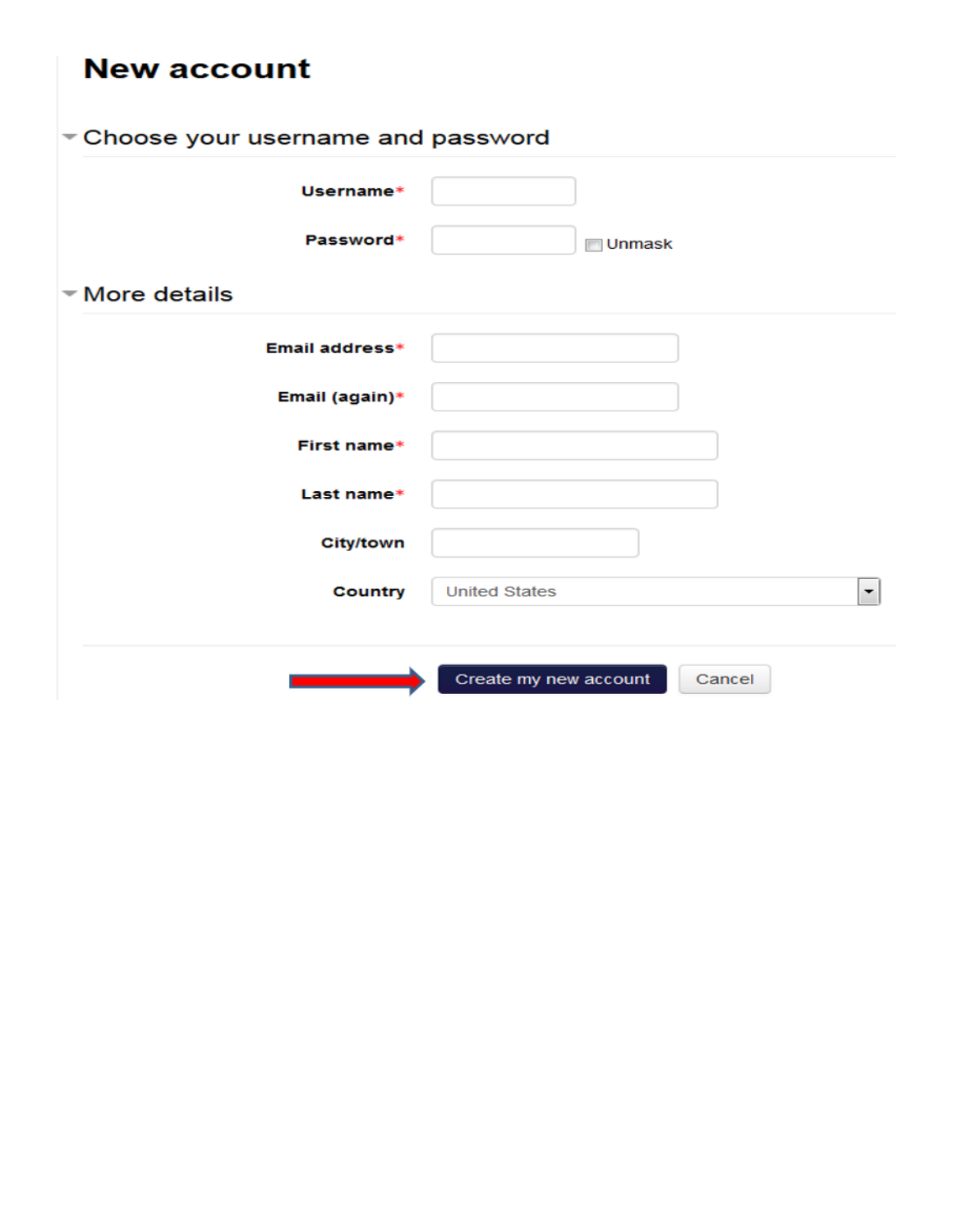3. Read this next screen carefully. You are being asked to check your email to continue the registration process. We do this for security reasons by preventing someone from signing up anyone without that persons permission. Clicking the "Continue" button will send you back to the login screen.

# **Indiana Department of Education**



You are not logged in. (Log in) Home

4. The email you receive should look like the one found below. Read it thoroughly and click the link within the email. If the link is not "clickable" copy and paste it into the location field of your web browser and hit "Return or Enter" on your keyboard.

# **Note: If you do not find the email in your inbox check your trash or spam folders**

### **as this email may end up in one of those folders!**

Hi Michael LaRocco,

A new account has been requested at 'Indiana Department of Education' using your email address.

To confirm your new account, please go to this web address:

https://moodle.doe.in.gov/login/confirm.php?data=XD8nMkrCP7hdoal

In most mail programs, this should appear as a blue link which you can just click on. If that doesn't work, then cut and paste the address into the address line at the top of your web browser window.

If you need help, please contact the site administrator,

Moodle Support moodle\_support@doe.in.gov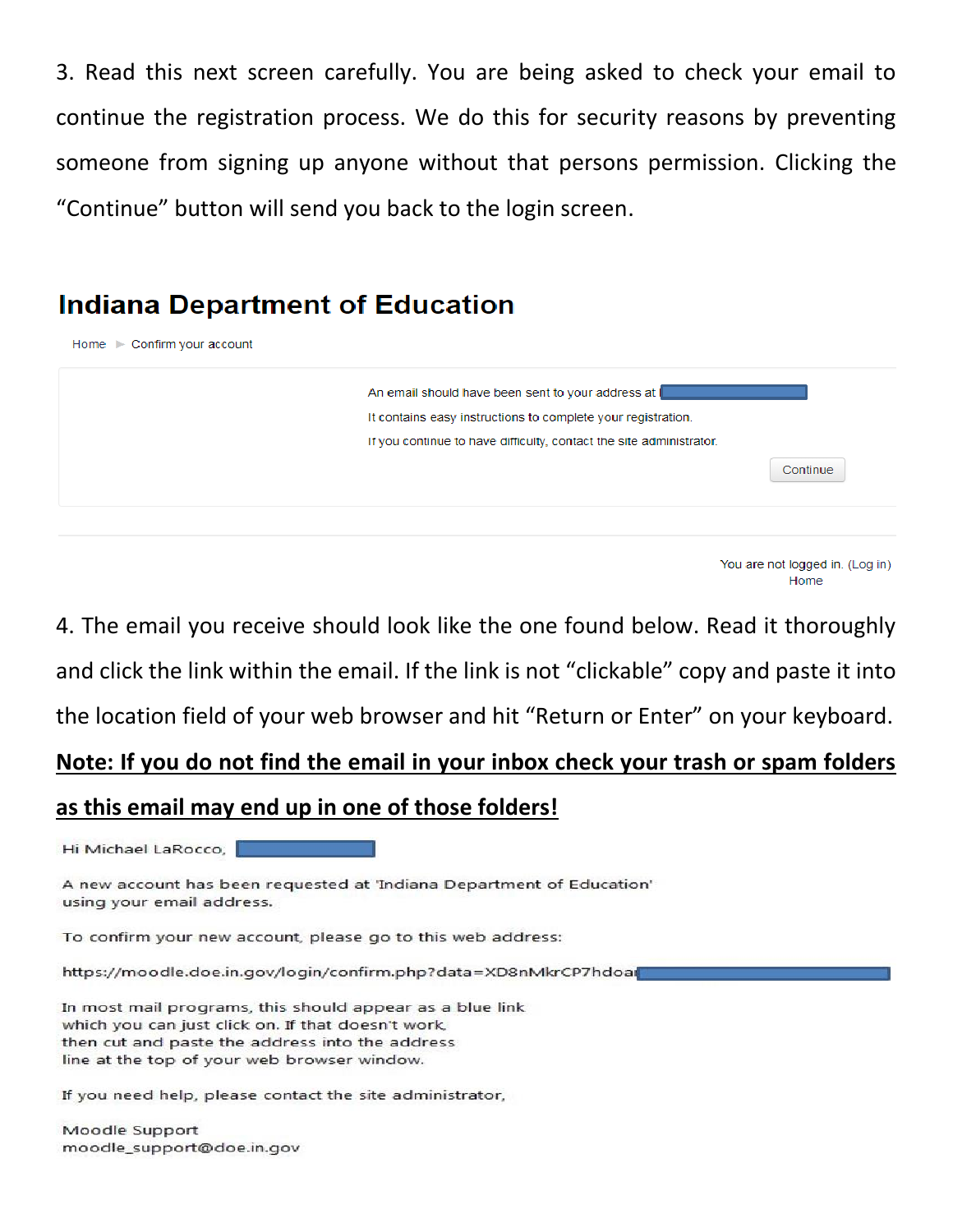5. When you click the link in the email you should be sent back to the Moodle Server and see a screen resembling the one found below. Make sure your name shows on the upper right corner of the Moodle screen (red arrow). At this point click on the continue button (yellow arrow).



6. You will see a list of courses offered on this server on the left side of the screen under "Available courses." Scroll down until you get to School Transportation. You are going to be entering the "Annual Safety Meeting 2022" so click the link for that course.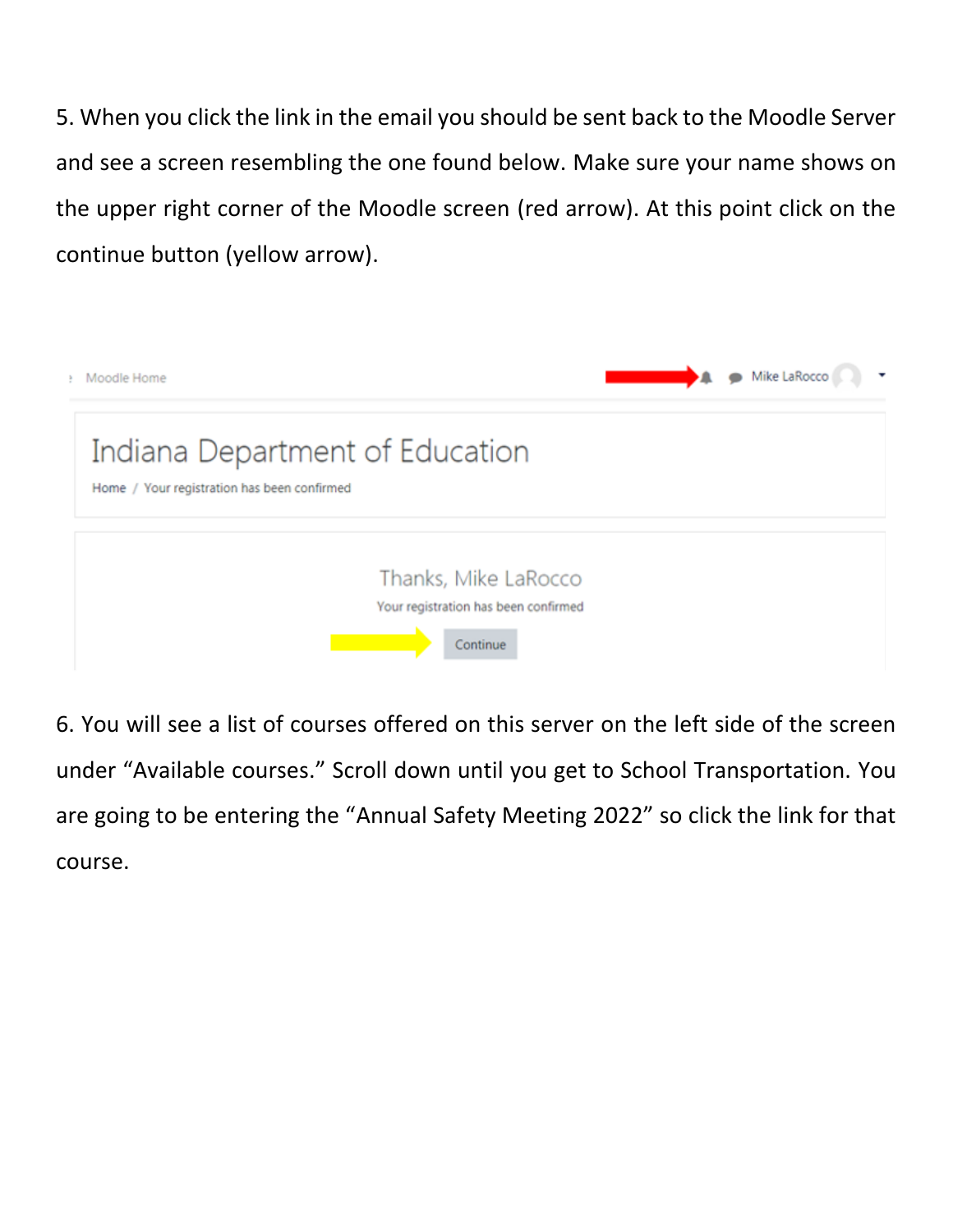| <b>School Transportation</b><br>Home / Courses / School Transportation |                                    |                                     |                                        |    |
|------------------------------------------------------------------------|------------------------------------|-------------------------------------|----------------------------------------|----|
| Search courses<br>Available courses                                    | Course categories:<br>Go $\bullet$ | <b>School Transportation</b>        | $\hat{\mathbf{v}}$                     | а. |
| 2022<br>ANNUAL SAFETY MEETING                                          |                                    | SPECIAL PURPOSE BUS DRIVER TRAINING | SCHOOL TRAFFIC SAFETY VIDEO REPOSITORY |    |
| <b>NEQUES BRIDE</b><br>SCHOOL BUS DRIVER PRESERVICE CLASS              |                                    |                                     |                                        |    |

7. Once you select the course you will get the screen below. There you would click in the Enrollment Key box and enter **iphone2022** and then click on the "Enroll me" button.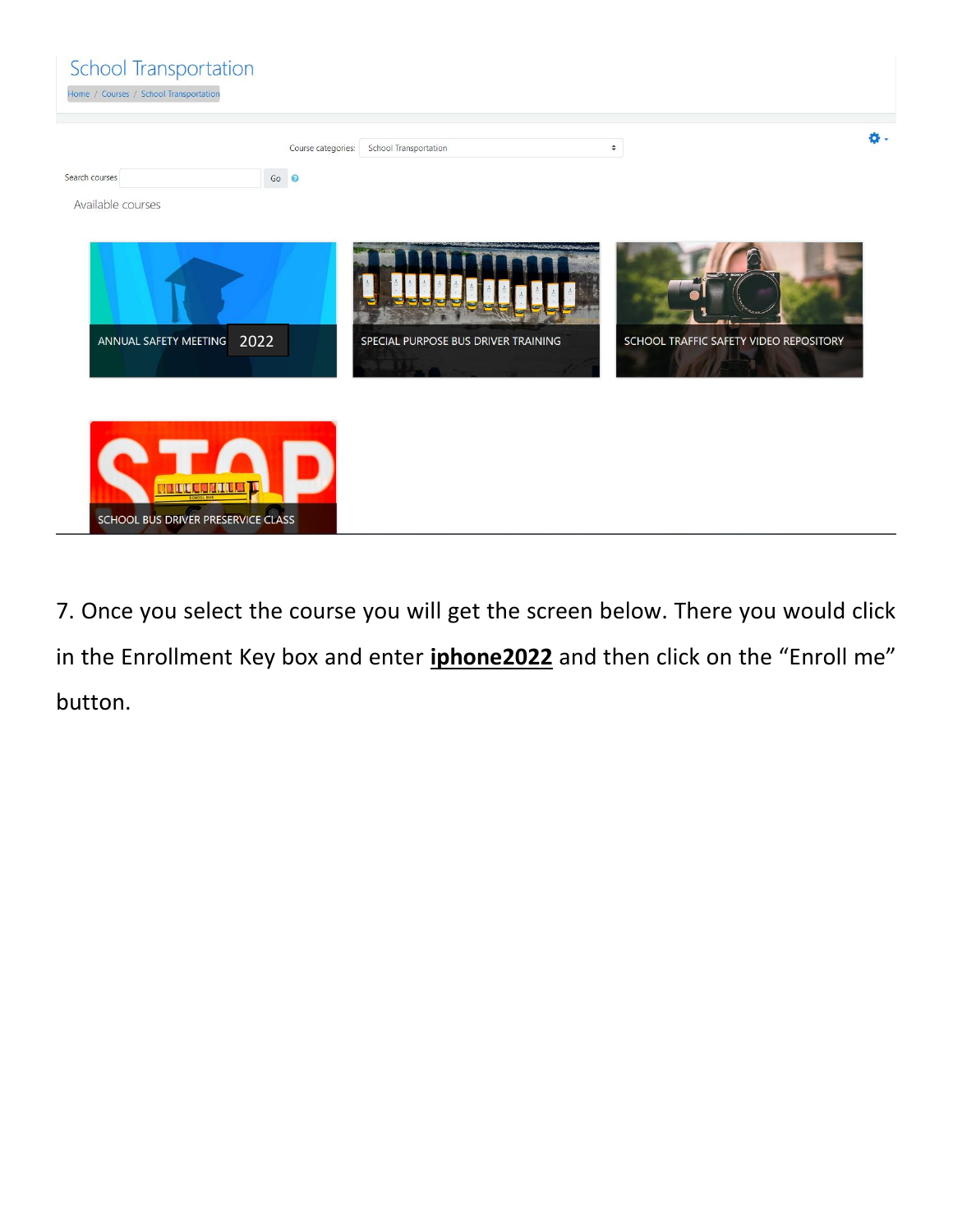# **Enrollment options**

#### **2022**ಲ

Teacher: Lisa Callihan Teacher: Mike Larocco Teacher: Kathryn Roth **Teacher: Reggie White** 

This class fulfills the requ school bus drivers for pr requirements. This cours best practices that are p. bus students and passer requirements for driver I driving, and school trans student management; sa preparedness on the sch not including the time n

# \* Self enrollment (Student)

**Enrollment key** 

**Enroll** me

*Note: you may get an option about saving your password by your browser, do not click on save as it is not necessary! You may also see a system message about a "New messaging interface" just click the end tour button to make that screen go away.*

8. You will then see a screen list all of the segments that are part of the Annual Safety Meeting. This screen also shows your progress. On the right side of the screen you will notice the words "Your progess" with boxes below, if the boxes are empty then you have not completed that segment, if the box is checked then you have completed that particular portion of the class.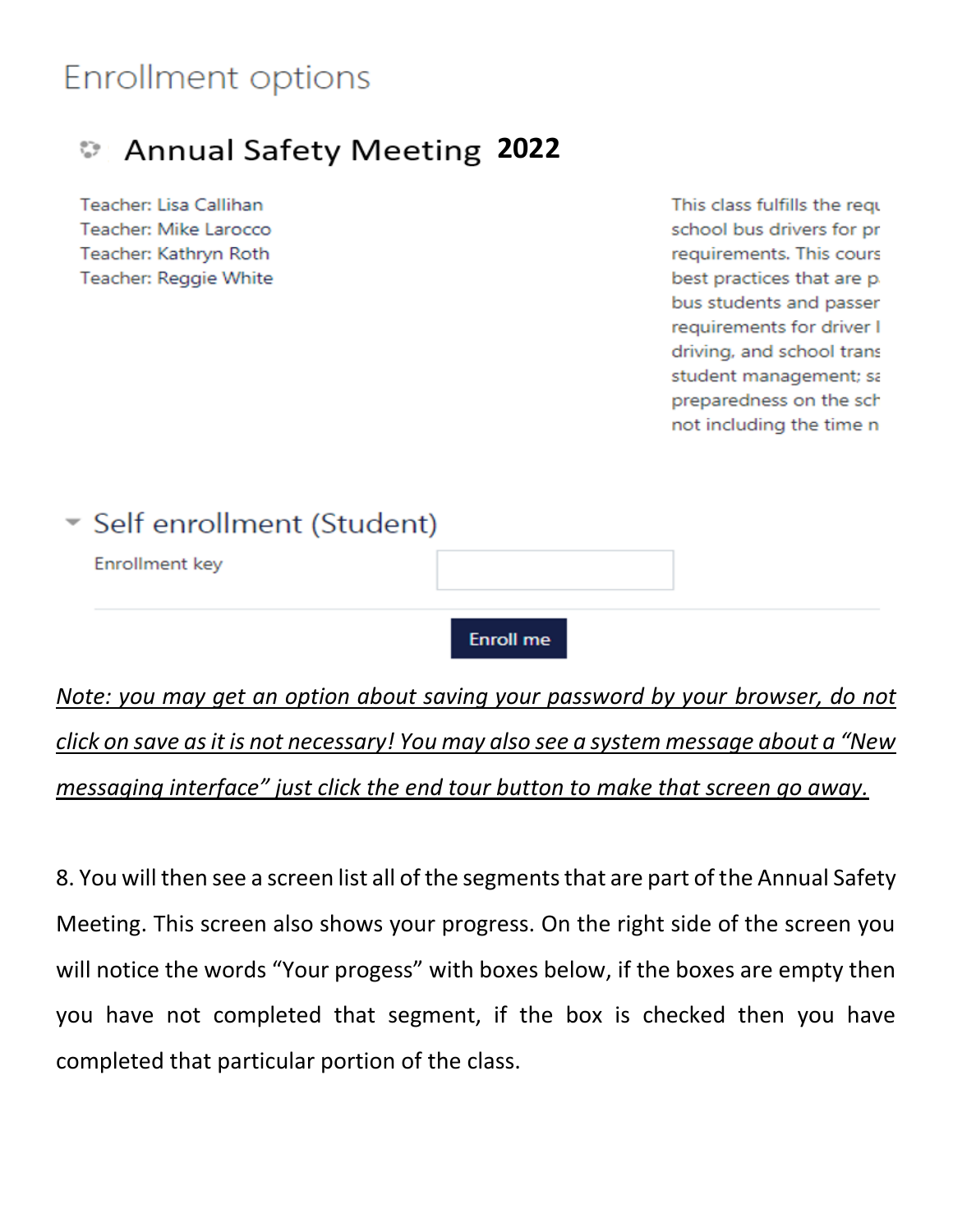| Announcements                                                                                                                                        |  |
|------------------------------------------------------------------------------------------------------------------------------------------------------|--|
| $\rightarrow$ Demographic Survey                                                                                                                     |  |
| Read Before You Begin this Course                                                                                                                    |  |
| PLEASE NOTE                                                                                                                                          |  |
| You may need to refresh this page in order to see updated completion check boxes to the right of each activity.                                      |  |
| REMEMBER YOUR USERNAME AND THE PASSWORD YOU JUST CHOSE SO YOU CAN LOGIN IN THE FUTURE.                                                               |  |
|                                                                                                                                                      |  |
|                                                                                                                                                      |  |
|                                                                                                                                                      |  |
| Legislative Update                                                                                                                                   |  |
| Restricted Not available unless: The activity Demographic Survey is marked complete<br>Presented by: Mike LaRocco, Director of School Transportation |  |
| Indiana Department of Education                                                                                                                      |  |
|                                                                                                                                                      |  |
|                                                                                                                                                      |  |
|                                                                                                                                                      |  |
| Restricted Not available unless: The activity <b>Demographic Survey</b> is marked complete                                                           |  |

9. The first portion will involve announcements and a demographic survey, please read through the announcements before clicking on Demographic Survey icon to begin your training. You will have to complete the demographic survey before you can watch the class segments:



**And then click on the "Answer these questions" words; you will get the following screen.**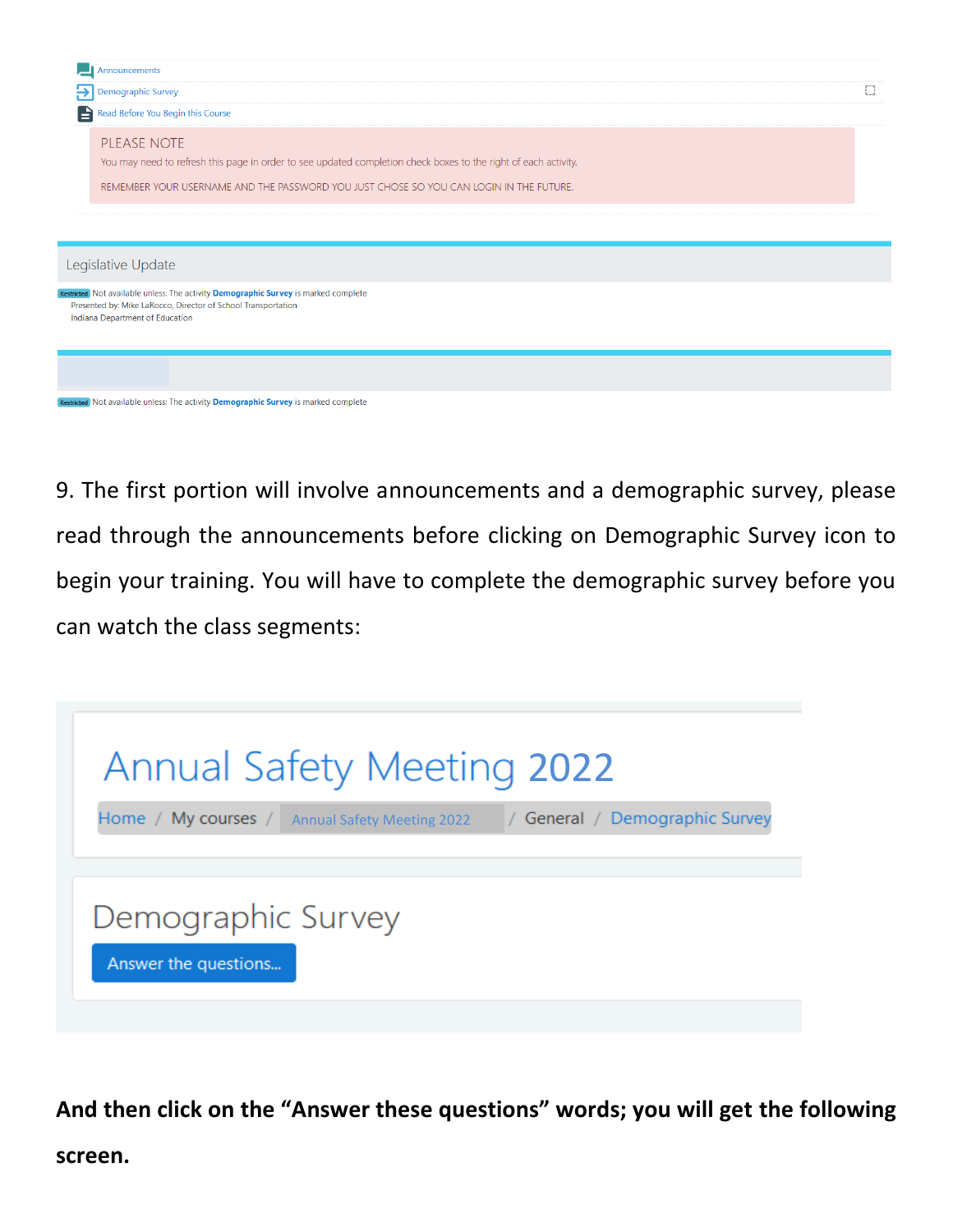# **Annual Safety Meeting 2022**

Home / My courses / Annual Safety Meeting 2022 / General / Demographic Survey / Answer the questions...

|      | Demographic Survey                                            |
|------|---------------------------------------------------------------|
|      | What is your first name?                                      |
|      |                                                               |
|      | What is your last name?                                       |
|      |                                                               |
| 3    | What are the last four digits of your social security number? |
|      |                                                               |
|      | What email address did you use to create your login?          |
|      |                                                               |
|      | What is your school corporation?                              |
|      | ÷<br>Choose                                                   |
| Save | Submit questionnaire                                          |

**Please fill out all 5 questions. Please use your first name as it is on your yellow card! You will be able to select your school corporation, private school, or other entity you will be working for from a drop-down menu, if you cannot find your employer please contact the Office of School Transportation. Note: If you are driver that no longer drives for a district you would be considered an "unassigned" and would select that option as your district!**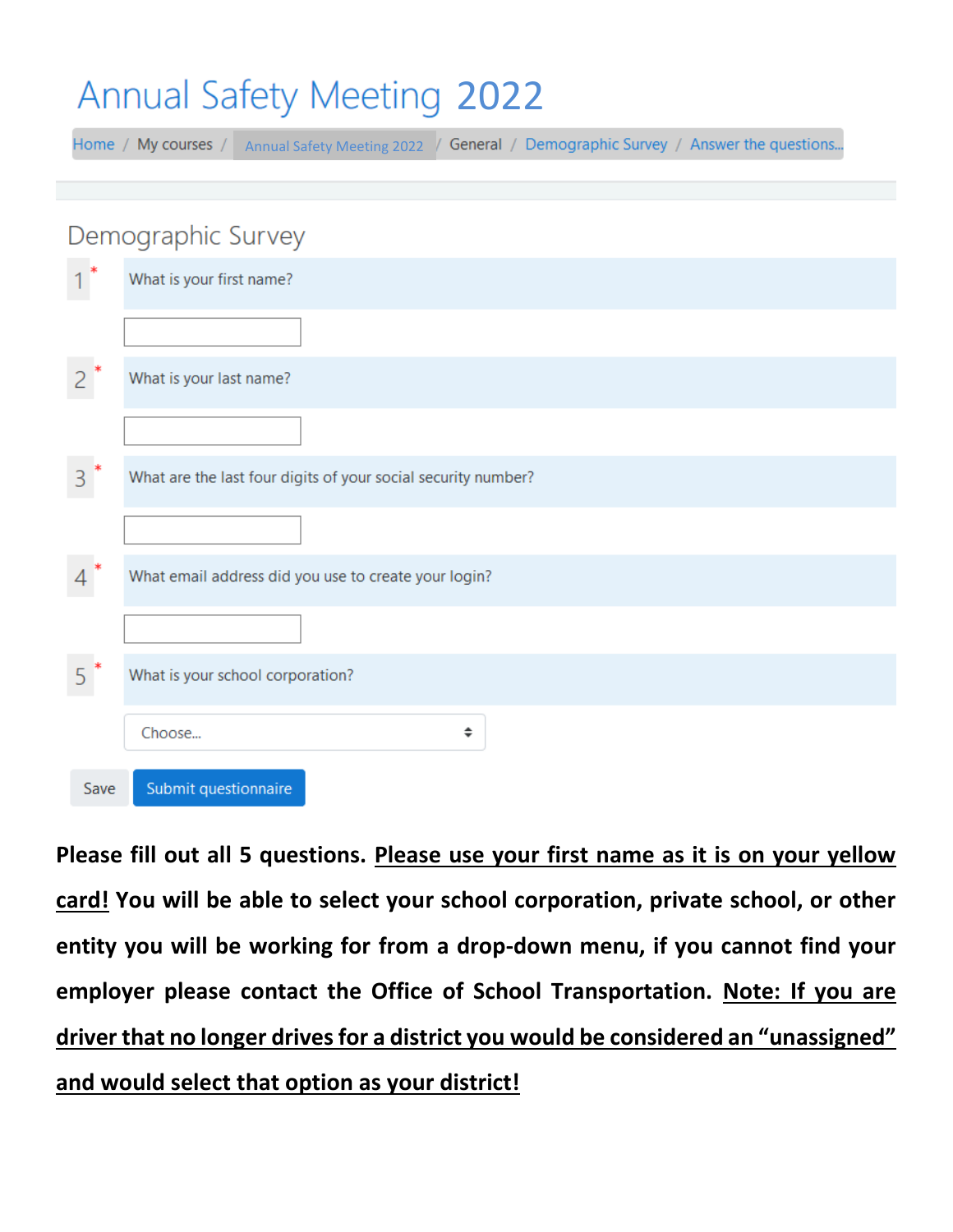After answering the 5 questions you would click on the "Submit questionnaire" button which will then take you to this screen.



At this point if you hit the continue button you will get a summary of your answers.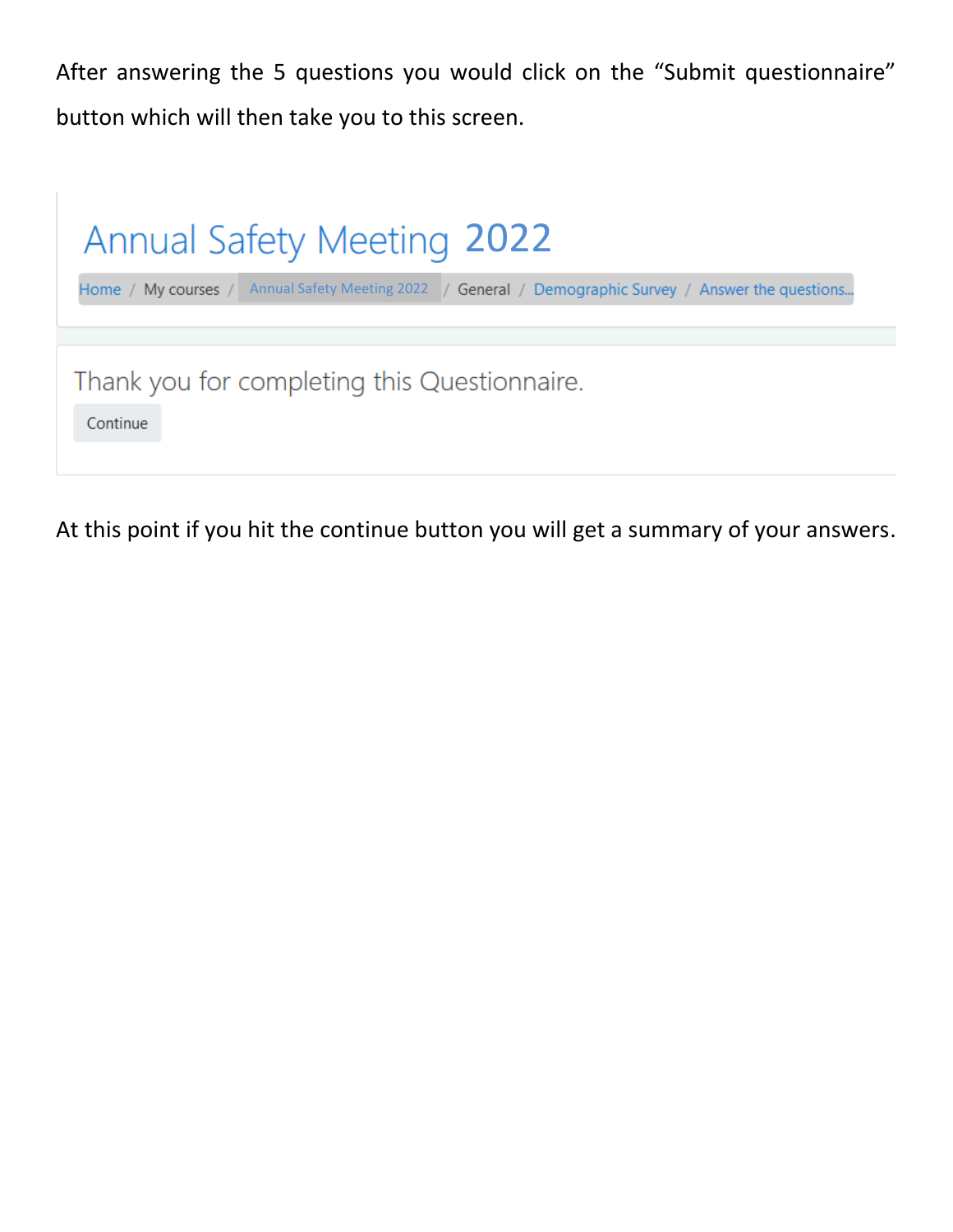| <b>Annual Safety Meeting 2022</b><br>Home / My courses<br><b>Annual Safety Meeting 2022</b> | Your responses / Individual responses |                                     |
|---------------------------------------------------------------------------------------------|---------------------------------------|-------------------------------------|
| <b>Your responses</b>                                                                       |                                       |                                     |
| Individual suponses<br>Allyournepenses<br>Summary                                           |                                       |                                     |
| Your 2 response(s)                                                                          |                                       |                                     |
|                                                                                             | 1121 Next                             |                                     |
| Respondent: Michael LaRocco Submitted on Monday, May 10, 2021, 935 AM<br>Demographic Survey |                                       |                                     |
| $\mathbf{1}^{\prime}$<br>What is your first name?                                           |                                       |                                     |
| Mit                                                                                         |                                       |                                     |
| $\overline{c}$<br>What is your last name?                                                   |                                       |                                     |
| LaRocco                                                                                     |                                       |                                     |
| $\mathbf{3}^{\bullet}$<br>What are the let four digits of your social security number?      |                                       |                                     |
|                                                                                             |                                       |                                     |
| $\frac{1}{2}$<br>What email address did you use to create your login?                       |                                       |                                     |
|                                                                                             |                                       |                                     |
| $\mathsf{S}^*$<br>What is your school corporation?                                          |                                       |                                     |
| 0 I DEPT OF EDUCATION<br>DEPT OF EDUCATION                                                  |                                       |                                     |
|                                                                                             | $1 2 $ Next                           |                                     |
|                                                                                             |                                       |                                     |
|                                                                                             |                                       |                                     |
| -Announcements                                                                              | $\ddot{\phantom{a}}$<br>Jump to       | Read Before You Begin this Course = |

By clicking the "Read before you begin this course" button (red arrow) this will take you to basic instructions for navigating this course.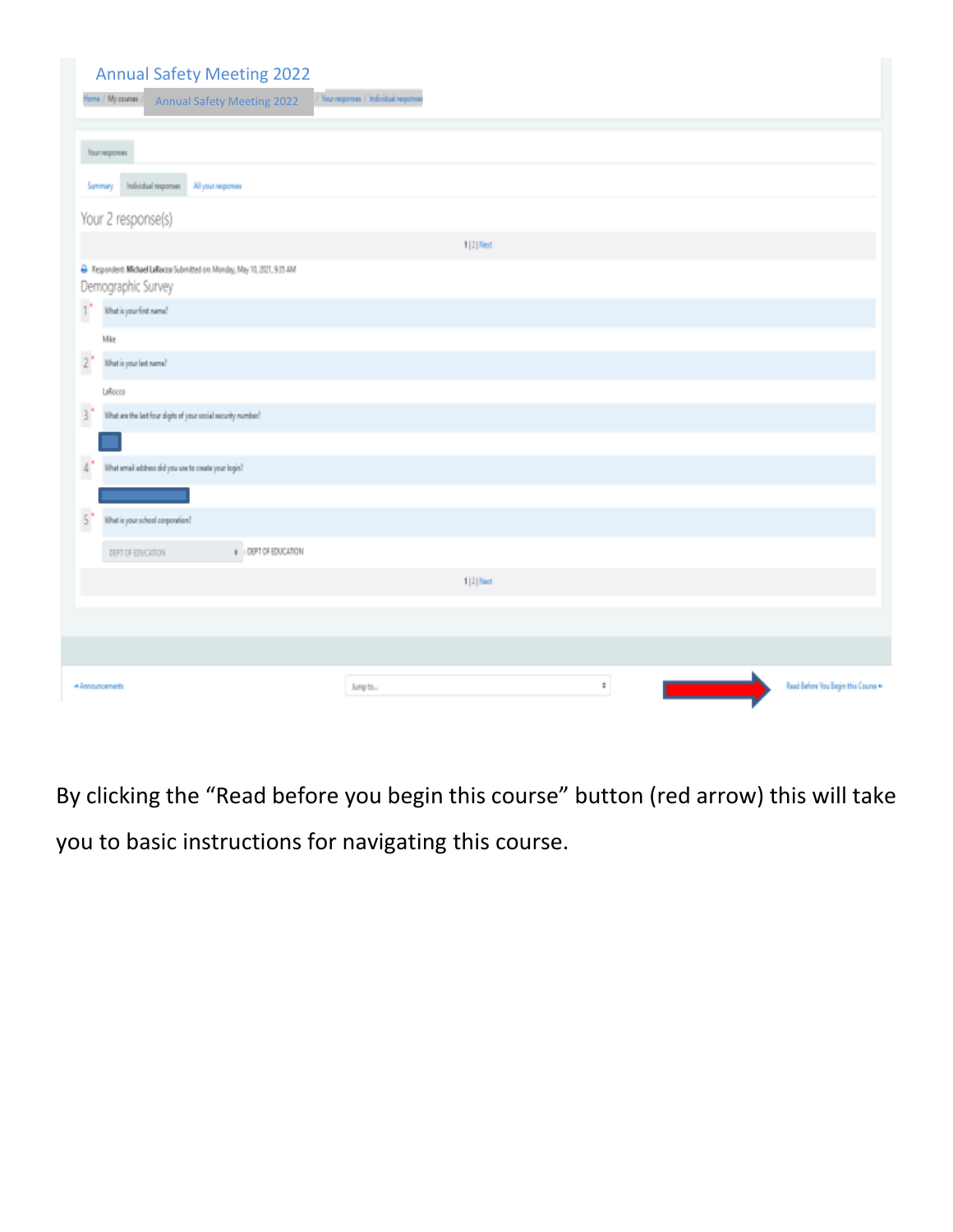#### Annual Safety Meeting 2022

**Annual Safety Meeting 2022** 

#### Read Before You Begin this Course

Welcome to the Annual Safety Meeting 2021 Online Taining. You're about to embalk on taking a cleas using cutting edge technology from the Indiana Department of Elucation. There are a number of Hings you must check before s internet connection and the software found on your computer.

#### ative to check with your school technology coordinator concerning installing software on corporation-owned syst

#### Your Current Email Address

This is very important. As soon as you can update your prefile on this sener whill your meet current email address. To do this, go to the main Amoust Suffey Meeting duos screen, take a look in the left column and click on fementer to clock the Update Profile button to continn your change. Repeat this procedure if your primary email address changes in the future. Click litere for a shortcul to Edit Your Profile now

#### Navigating this Course

Videos and PDF-documents will pop-open a new window. When you have completed watching a video or reading a PDF simply close the window

#### **YouTube Video**

All videos in this course are being served from YouTube. You can use a Naph-speed interior connection or one as slow as a 50k telephone connection. Please be prepared - if you are using a sinw connection, your video may be You'll be able to see a progress bar indicating how much video has downloaded to your computer.

#### Padrias

You are required to take a quichir each Topic in the Amual Safety Meeting. In order to successfully complets and receive credit for the ASM 2011, you must achieve an III's mastery (passing pada) on all quizes. This means y Each time you take a quic, sendors questions in sendom order are generated.

#### **Firewall hours**

Your school may be sitting behind a feweal that prevents streaming video from gatting from our server to your desitop. If this is the case, please consult with your bechrolingy coordinator and have them open part 1935.

#### Web Browser

| vodified: Wednesday, March 10, 2021, 8:49 AM | o the KJ's Ayu 31stee and two gae Flay. |               |
|----------------------------------------------|-----------------------------------------|---------------|
|                                              |                                         |               |
| -Denographic Survey<br>Line to               |                                         | Video: Page H |

You can now navigate to the course segments by either clicking the bottom right wording of "Video: Page" (red arrow) that will allow you to go to the first segment of the preservice class, or you can bypass this by using the drop-down box where you see the words "Jump to…" (yellow arrow). This will take you to the following screen which will now allow to go straight to the segment you wish to start. You can skip segments; they do not have be done in order.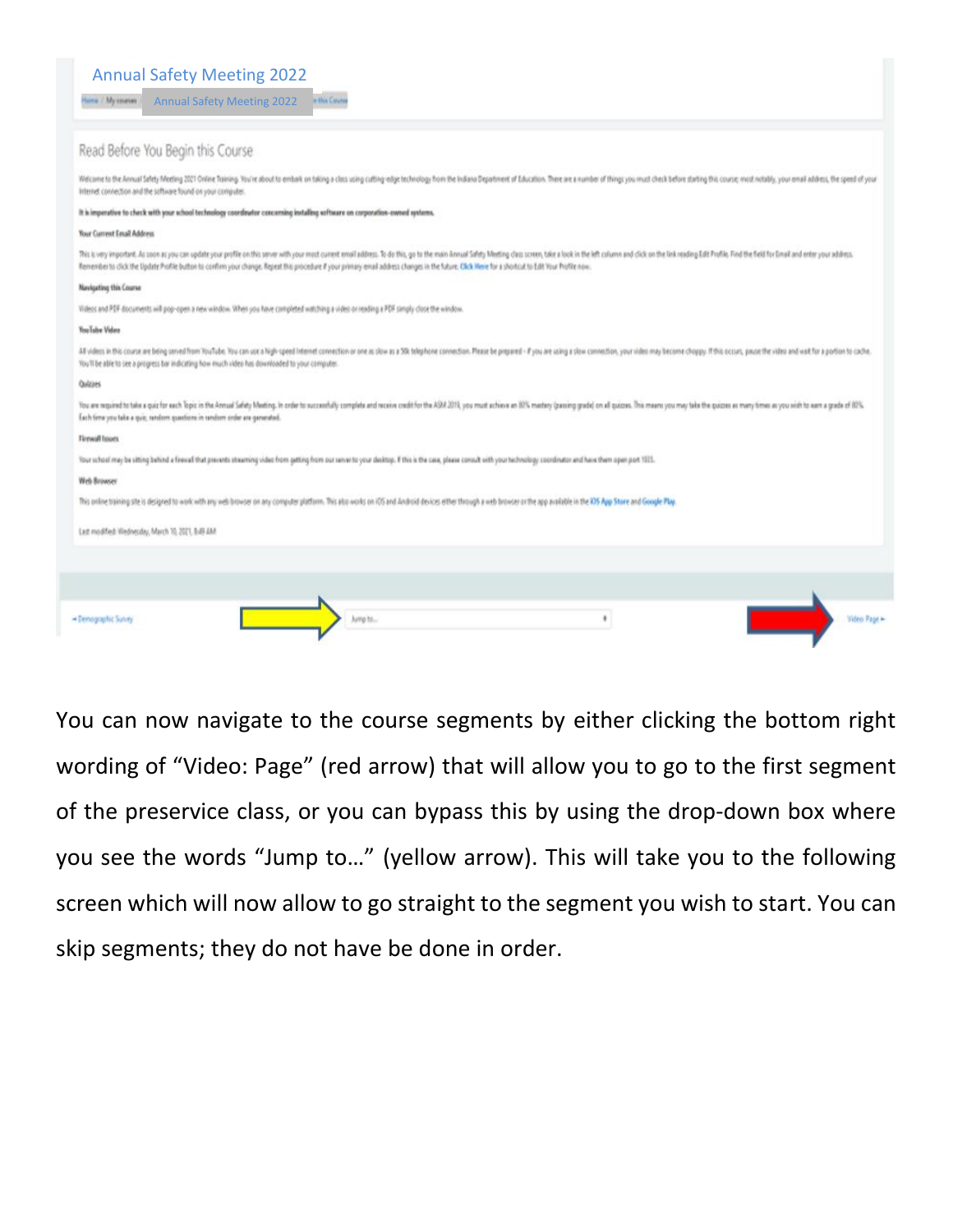ting from our server to your desktop. If this is the case, please consult with your technology coordinator and have them open port 1935.

|                                   | Jump to                          |                           |
|-----------------------------------|----------------------------------|---------------------------|
|                                   | platform. This als Announcements | <b>Store and Google F</b> |
|                                   | Demographic Survey               |                           |
|                                   | Video:                           |                           |
|                                   | Video:                           |                           |
|                                   | Video:                           |                           |
|                                   | Video:                           |                           |
|                                   | Video:                           |                           |
|                                   | ÷<br>Jump to                     |                           |
|                                   |                                  |                           |
|                                   |                                  |                           |
| I in as Michael LaRocco (Log out) | Indiana Department of            |                           |
|                                   | Education                        |                           |
|                                   | moodle_support@doe.in.gov        |                           |
|                                   | F 9 8 9                          |                           |
| <i><b>immary</b></i>              |                                  |                           |
| pp                                |                                  |                           |
|                                   |                                  |                           |

Once you go back to the course segments you can then begin the class segments. You can complete the segments in any order you choose.

When you select the video, you will need to watch the entire video before you will be able to take the quiz (**the Legislative Update Video does have a quiz this year**). Sometimes the system takes a while to catch up to the fact that you watched the video so if you cannot access the quiz refresh your browser screen, as that tells the system to update. The refresh or reload symbol will be towards the top right of your browser and looks like the symbol below.

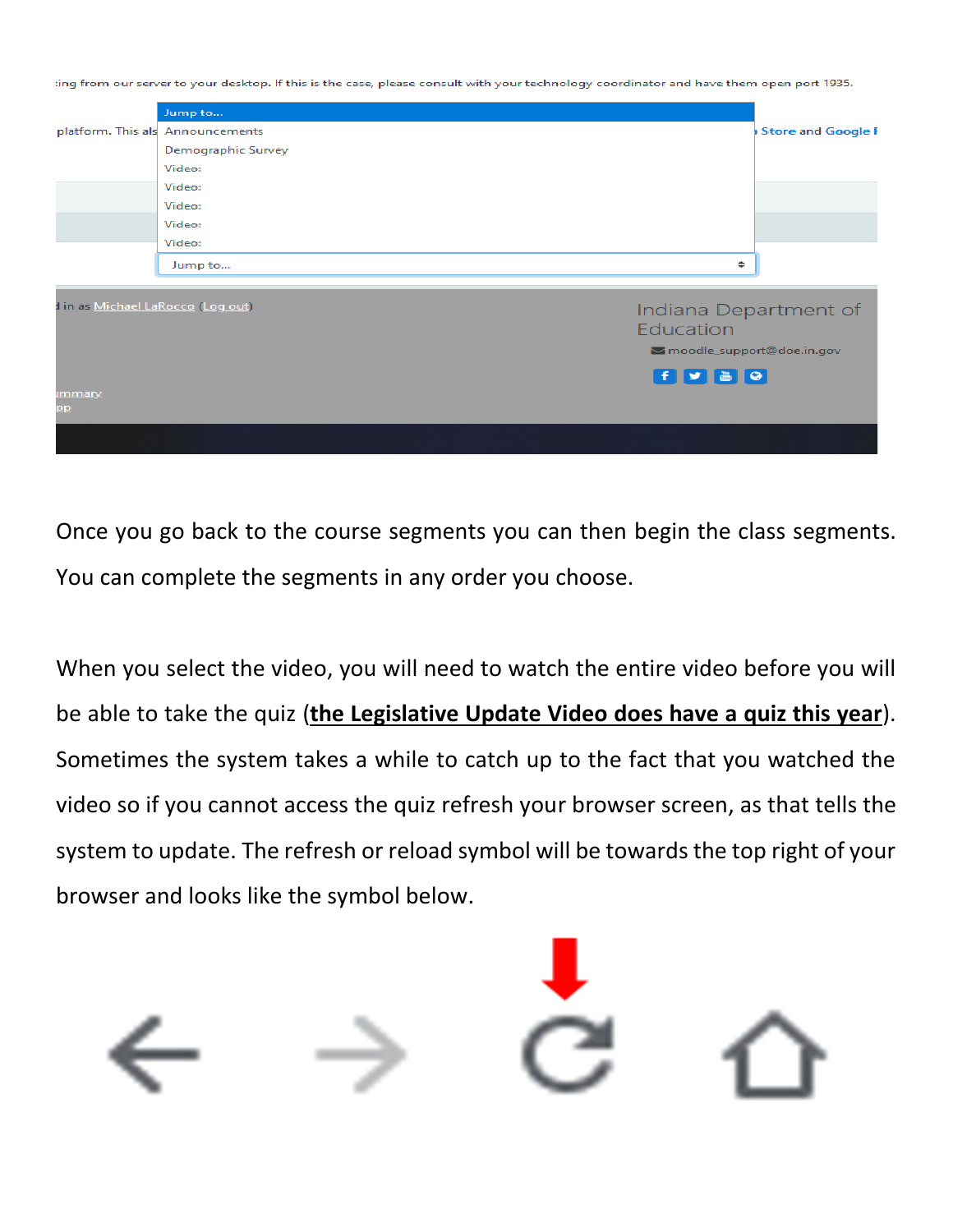You will have a total of 10 questions on each quiz of which you must get at least 8 questions correct to pass each quiz. Once you have answered all 10 question you would click on the "finish attempt" button, which will then get you to the following screen.

### **Annual Safety Meeting 2022** Home / My courses / Annual Safety Meeting 2022 / Special Needs / Quiz: Special Needs / Summary of attempt Quiz: Summary of attempt **Question Status**  $\mathbf{1}$ Answer saved  $\overline{c}$ Answer saved 3 Answer saved 4 Answer saved 5 Answer saved 6 Answer saved  $\overline{7}$ Answer saved 8 Answer saved 9 Answer saved 10 Answer saved

Return to attempt

Submit all and finish

If you wish to change an answer you would click the "Return to attempt" button. If you are satisfied with your answers you would then click the "Submit all and finish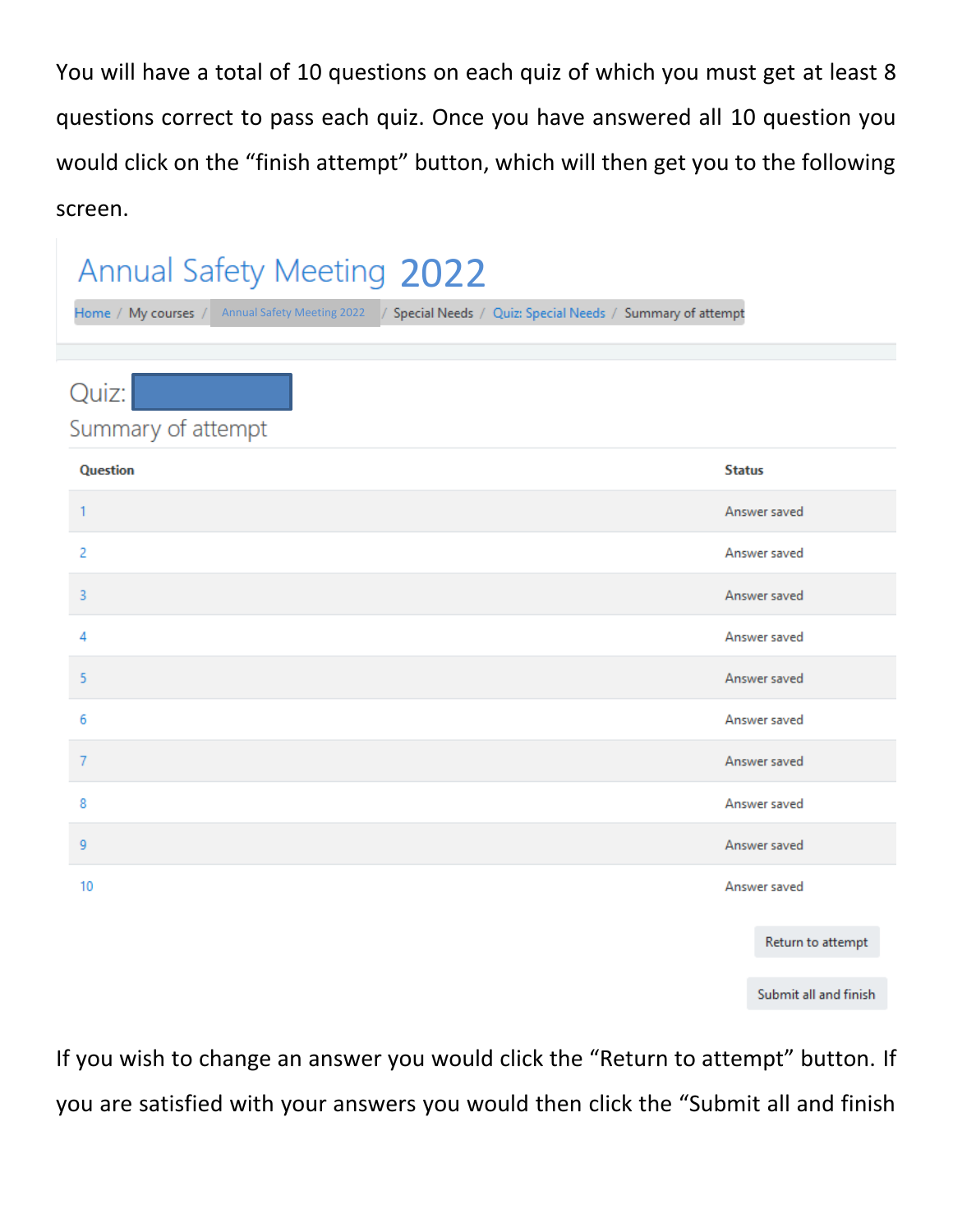button". Clicking the submit button gets you the following screen and you would click "Submit all and finish" to finally submit your answers for grading.



You will then get to view your results.

If you click the "Submit all and finish" button you will get this screen:



Regardless of the result you will then click the "finish review" button at the bottom of the quiz result which will take you to this screen.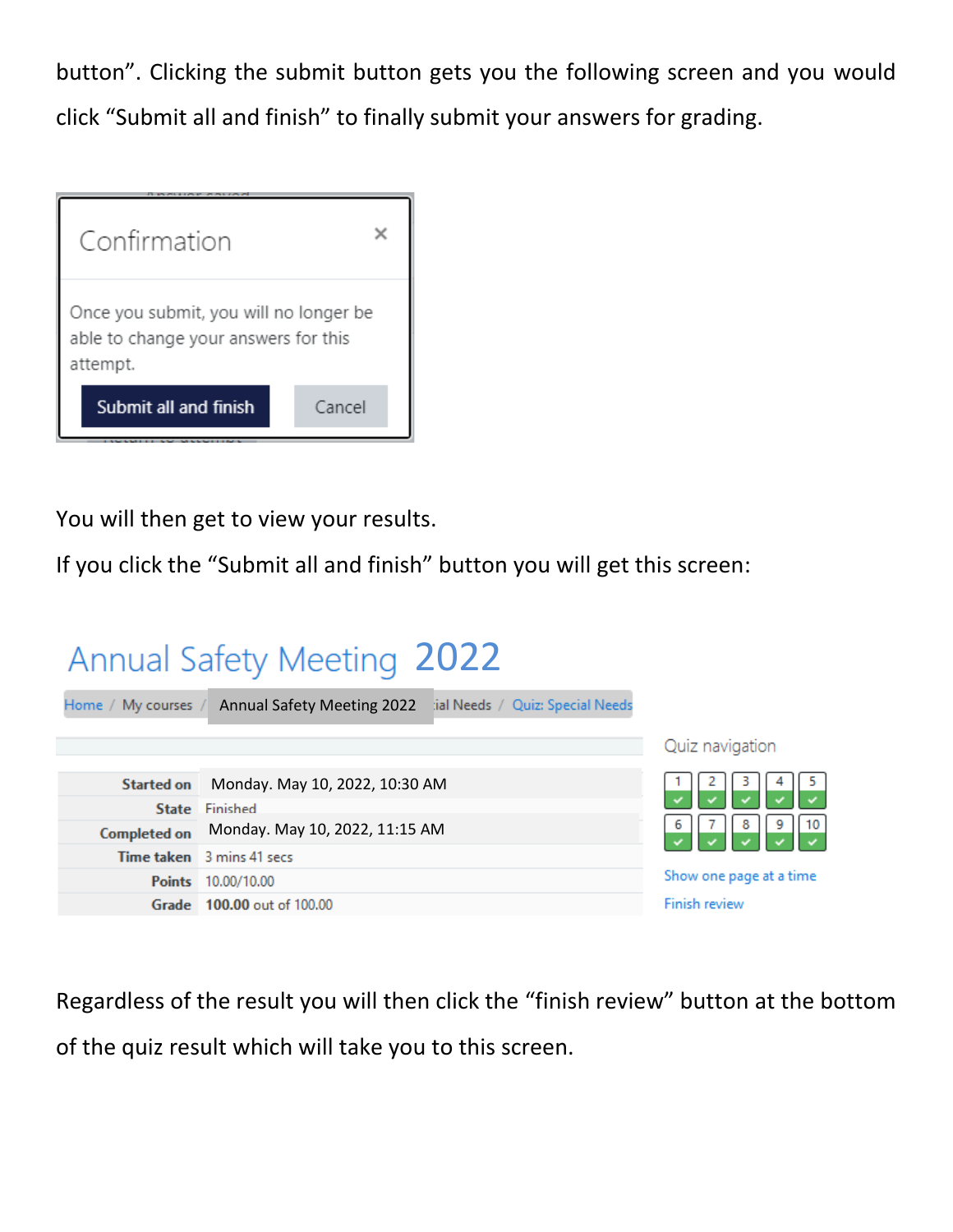| Home / My courses   | <b>Annual Safety Meeting 2022</b><br>tial Needs<br><b>Annual Safety Meeting 2022</b> |                               |                       |                |               |
|---------------------|--------------------------------------------------------------------------------------|-------------------------------|-----------------------|----------------|---------------|
| Quiz: Special Needs |                                                                                      | Grading method: Highest grade |                       |                |               |
|                     |                                                                                      |                               |                       |                |               |
|                     | Summary of your previous attempts                                                    |                               |                       |                |               |
| <b>Attempt</b>      | <b>State</b>                                                                         |                               | <b>Points / 10.00</b> | Grade / 100.00 | <b>Review</b> |
|                     | Finished<br>Submitted Monday, May 10, 2021, 10:05 AM                                 |                               | 10.00                 | 100.00         | Review        |
|                     | Highest grade: 100.00 / 100.00.                                                      |                               |                       |                |               |
|                     |                                                                                      | Re-attempt quiz               |                       |                |               |

If you did not get 80%, or better, you will need to click on the "re-attempt quiz" to

# retry the quiz. **You cannot progress to the next segment until you have passed the quiz!**

# **Verification of Completion!**

Once you have completed all of the quizzes click on the "Annual Safety Meeting 2021" you will get the following screen.



. The activity Quiz: Special Needs Evacuations is complete and passed (hidden otherwise)

ASM 2021 Course Certificate